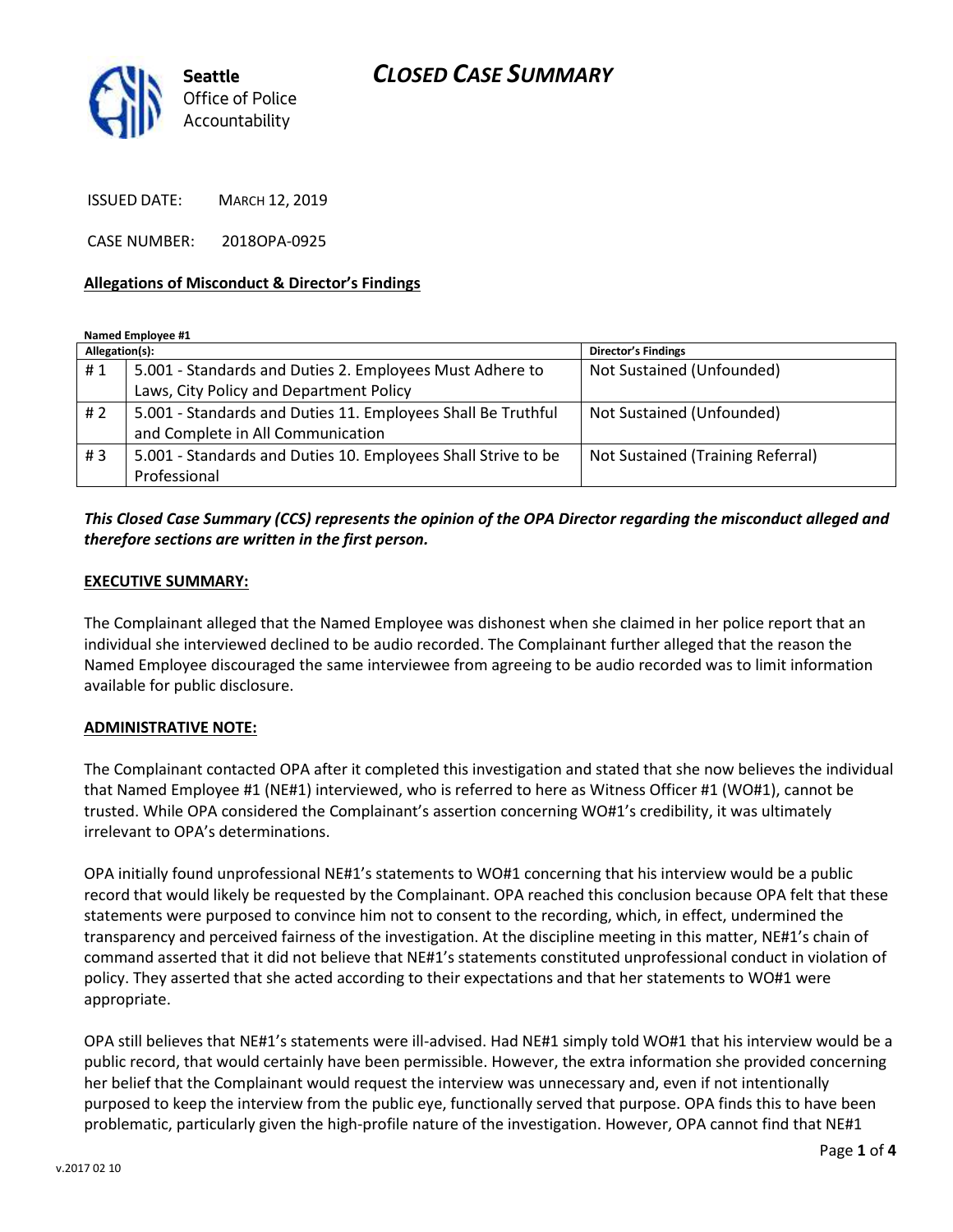

# *CLOSE CASE SUMMARY*

OPA CASE NUMBER: 2018OPA-0925

violated policy when her chain of command asserts that she did exactly what they expected her to do. That being said, OPA recommends that the chain of command provide unit-wide training to ensure that such statements are not made during interviews in the future.

#### **SUMMARY OF INVESTIGATION:**

The Complainant alleged that Named Employee #1 (NE#1) may have been dishonest in prior SPD reports when she claimed that WO#1, who was a Deputy employed by the King County Sheriff's Office (KCSO), declined to have his interview audio recorded, when in fact he had not done so. The Complainant also alleged that NE#1 discouraged WO#1 from agreeing to have the interview audio recorded to limit the amount of material that the Complainant could obtain through a public disclosure request. As evidence, the Complainant provided OPA with a recording of an interview that was conducted of WO#1 by the KCSO where WO#1 was asked questions about what took place during his interview with NE#1. The Complainant obtained a copy of that recording through a public disclosure request to the KCSO.

OPA reviewed the recording provided by the Complainant. In that recording, the outside agency provided WO#1 with a written summary of his interview with NE#1 and asked whether he believed it was an accurate summary of what took place during that interview. After reading through it, WO#1 stated: "Well, first of all I didn't decline to have it recorded. [NE#1] said she didn't want it recorded so it wouldn't be as much public record on it." WO#1 also stated that he recalled that NE#1 took notes during the interview.

OPA obtained and reviewed NE#1 official summary of her interview of WO#1 and her handwritten notes. The first sentence of her summary reads: "[WO#1] declined to have this interview recorded." That introductory sentence was followed by: "This is a summation of the interview and is not verbatim." OPA found nothing in its review of NE#1's handwritten notes explaining the decision not to record the interview. In general, the notes reflected what was included in NE#1's official summary of WO#1's interview.

OPA interviewed WO#1, who confirmed that he did not decline to have his interview with NE#1 recorded. He added that, based on the discussion he had with NE#1 in advance of their interview, "it was decided that it wouldn't be recorded for public disclosure reasons." WO#1 later stated that NE#1 suggested that they not record the interview, but he was unable to recall why there was a concern about public disclosure. WO#1 confirmed that NE#1 did not unilaterally determine that the interview was not going to be recorded. WO#1 also told OPA that he did not think there was anything unusual about recording or, for that matter, not recording an interview, and that he had experienced both.

OPA interviewed NE#1. NE#1 confirmed that she interviewed WO#1 and that he declined to have his interview recorded. NE#1 told OPA that WO#1 did not explain why he declined. NE#1 stated that she had nothing to gain by not recording the interview. NE#1 also confirmed that she was not directed or ordered not to record her interview with WO#1 by anyone. OPA played the audio recording of WO#1's interview with the outside agency for NE#1. OPA asked NE#1 follow up questions about why WO#1 would claim that he did not decline to audio record his interview with NE#1. NE#1 stated that she did not think that WO#1's claim was accurate. NE#1 stated that, prior to their interview, NE#1 asked WO#1 if he would like the interview recorded and that it would be subject to public disclosure. NE#1 also informed WO#1 that: "[the Complainant] would might-most [sic] likely ask for it." NE#1 stated that WO#1 responded by declining to have his interview recorded.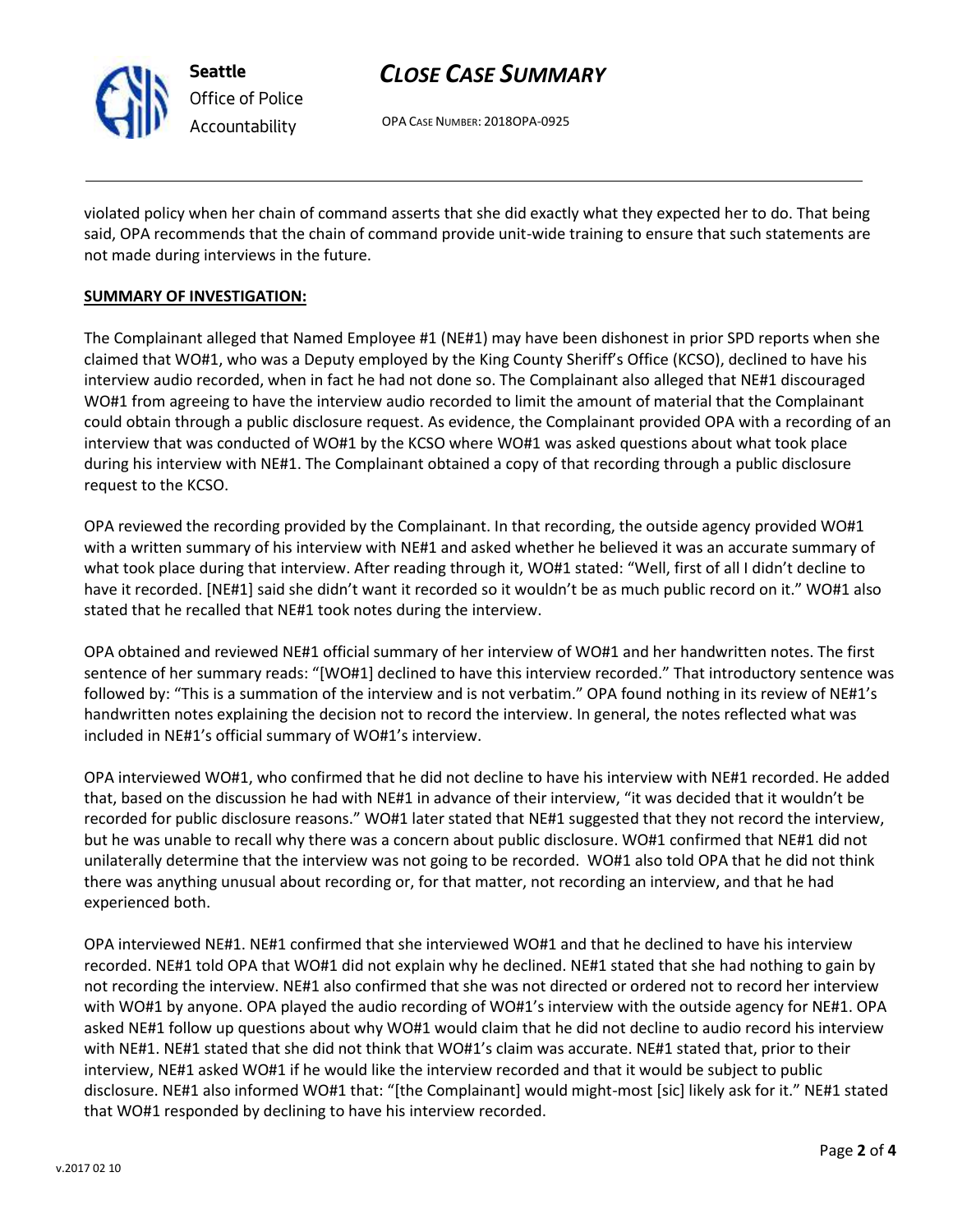

*Office of Police Accountability*

# *CLOSE CASE SUMMARY*

OPA CASE NUMBER: 2018OPA-0925

OPA requested email communications between a SPD supervisor identified by the Complainant and a prominent figure at the KCSO, where the Complainant had filed multiple complaints. OPA found nothing in those emails that reference the Complainant or any of her complaints involving the outside agency.

### **ANALYSIS AND CONCLUSIONS:**

### **Named Employee #1 - Allegations #1** *5.001 - Standards and Duties 2. Employees Must Adhere to Laws, City Policy and Department Policy*

SPD Policy 5.001-POL-2 requires that employees adhere to laws, City policy, and Department policy.

WO#1 and NE#1 confirmed that there was a discussion just prior to the start of their interview about whether it would be recorded and that this discussion was led by NE#1. They also confirmed that the discussion was about how the decision to record would impact information that would be available for public disclosure. However, they differed in their view of who made the final decision that the interview would not be recorded. NE#1 maintained, essentially, that the decision was left to the interviewee, and that WO#1 ultimately decided not to have the interview recorded. WO#1 disputed that characterization and pointed to the fact that NE#1 made the arguments she did concerning the possibility of public disclosure and the Complainant later seeking the recording, and all he did was listen to her reasons as to why recording was not a good idea. Though OPA has concerns about why NE#1 did anything more than to ask whether WO#1 granted NE#1 permission to record their interview (which will specifically be addressed in the context of Allegation #3), it does not find that the evidence supports the allegation that NE#1's actions violated the law.

As such, I recommend that this allegation be Not Sustained – Unfounded.

Recommended Finding: **Not Sustained (Unfounded)**

## **Named Employee #1 - Allegation #2** *5.001 - Standards and Duties 11. Employees Shall Be Truthful and Complete in All Communication*

SPD Policy 5.001-POL-11 requires Department employees to be truthful and complete in all communications

OPA does not find that the evidence supports that NE#1 was untruthful or incomplete in her summary of WO#1's interview when she wrote that WO#1 declined to have the interview audio recorded. OPA finds that it is entirely plausible that the two parties could have two perspectives about who made the final decision not to record the interview without either party being factually incorrect or, for that matter, dishonest. In this instance, NE#1 believed that WO#1 decided against recording the interview after she provided him with information about how recording might impact materials available for public disclosure, but she told OPA that the final decision was the interviewee's. Moreover, WO#1 did, in fact, decline to have the interview recorded.

For these reasons, I recommend that this allegation be Not Sustained – Unfounded.

### Recommended Finding: **Not Sustained (Unfounded)**